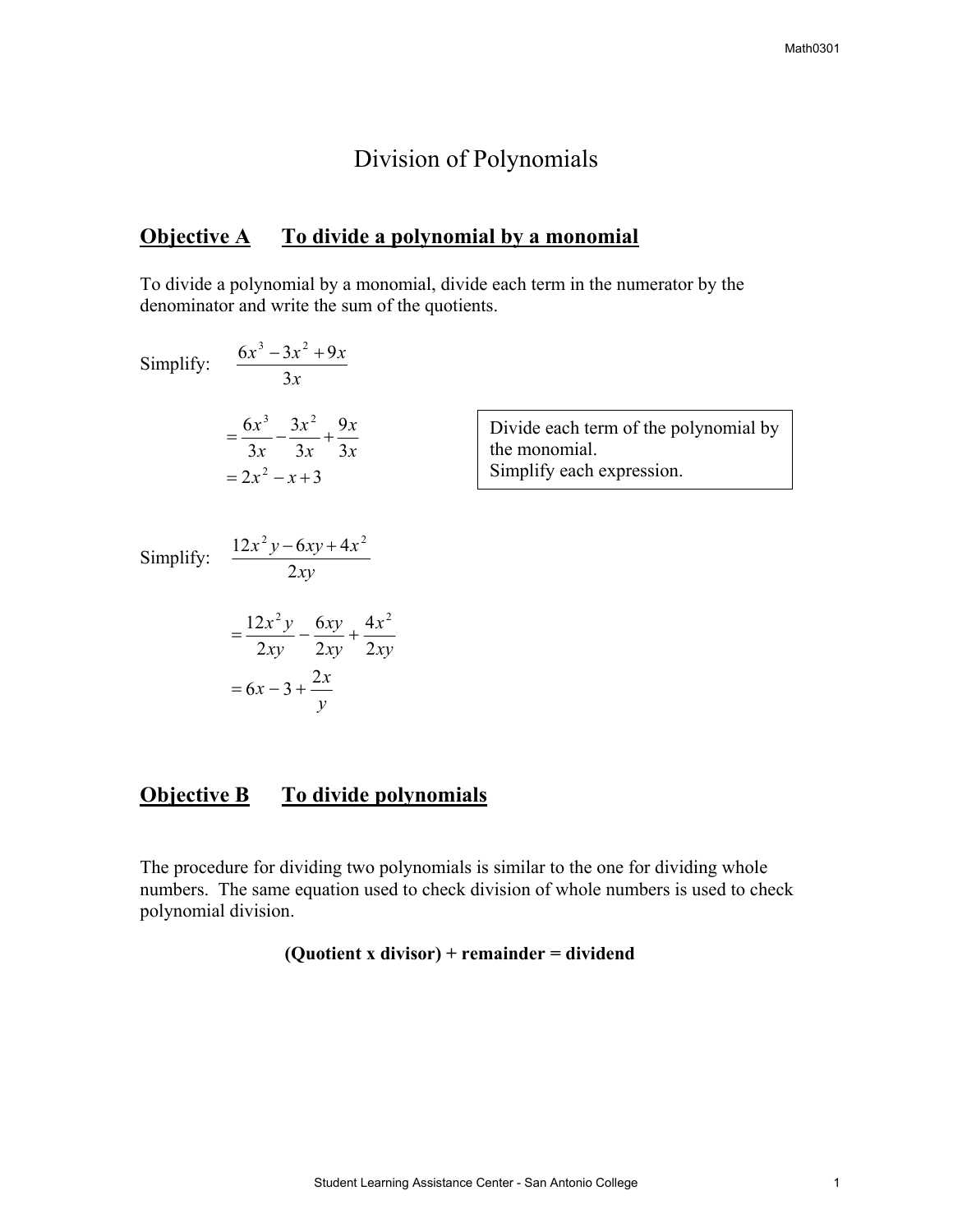Simplify: 
$$
(x^2 - 5x + 8) \div (x - 3)
$$

Step 1

$$
x-3 \overline{)x^2 - 5x + 8}
$$
  
 
$$
\frac{x^2 - 3x}{x^2 - 2x + 8}
$$
  
 
$$
x^2 - 3x
$$
  
 
$$
x^2 - 3x
$$
  
 
$$
x^2 - 3x
$$
  
 Subtract:  $(x^2 - 5x) - (x^2 - 3x) = -2x$ 

ľ

Step 2

$$
\begin{array}{r}\n\begin{array}{r}\nx - 2 \\
x - 3 \overline{\smash{\big)}\ x^2 - 5x + 8} \\
\underline{x^2 - 3x} \\
-2x + 8\n\end{array}\n\end{array}
$$
\nThink:

\n
$$
\begin{array}{r}\nx \overline{\smash{\big)}\ -2x} = \frac{-2x}{x} = -2 \\
\text{Multiply: } -2(x - 3) = -2x + 6 \\
\text{Subtract: } (2x + 8) - (2x + 6) = 2 \\
\text{The remainder is 2.}\n\end{array}
$$

 $\Gamma$ 

Check:  $(x-2)(x-3)+2=x^2-5x+6+2=x^2-5x+8$ 

Therefore: 
$$
(x^2 - 5x + 8) \div (x - 3) = x - 2 + \frac{2}{x - 3}
$$

If a term is missing from the dividend, a zero can be inserted for that term. This helps keep like terms in the same column.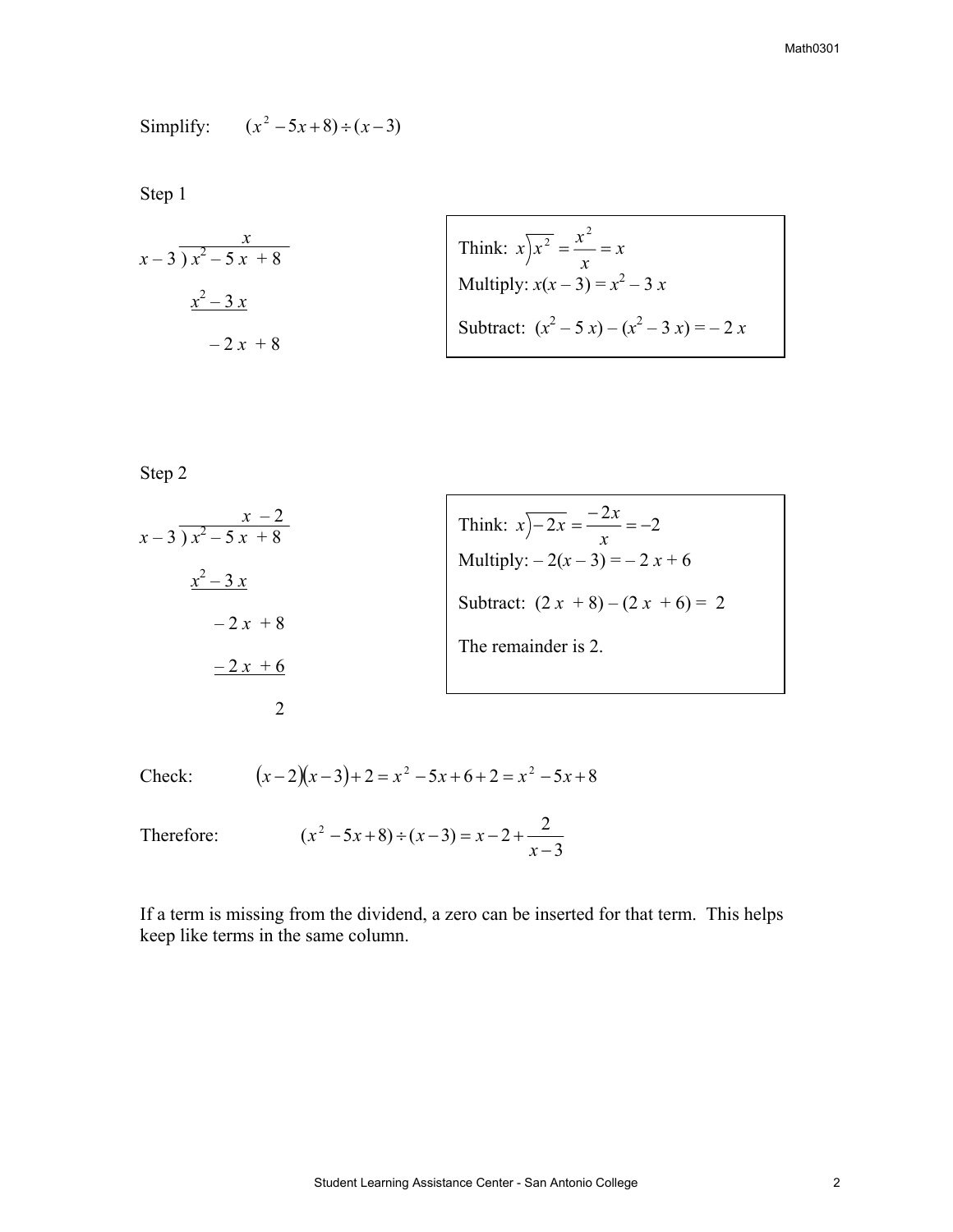| Simplify: $(6x+26+2x^3) \div (2+x)$                        |            |                                                              |
|------------------------------------------------------------|------------|--------------------------------------------------------------|
| $(2x^3+6x+26) \div (x+2)$                                  |            |                                                              |
| $\frac{2x^2-4x+14}{x+2 \overline{\smash)2x^3+0x^2+6x+26}}$ |            | Arrange the terms of eacl<br>descending order.               |
| $2x^3 + 4x^2$<br>$-4x^{2} + 6x$                            |            | There is no $x^2$ term in (2.<br>Insert a zero for the missi |
| $-4x^2 - 8x$                                               |            |                                                              |
|                                                            | $14x + 26$ |                                                              |
|                                                            | $14x + 28$ |                                                              |

h polynomial in

There is no  $x^2$  term in  $(2x^3 + 6x + 26) \div (x+2)$ . ing term.

Check:  $(2x^2 - 4x + 14)(x+2) + (-2) = (2x^3 + 6x + 28) + (-2) = (2x^3 + 6x + 26)$ Therefore: 2  $(2x^3+6x+26) \div (x+2) = 2x^2 - 4x + 14 -$ <sup>2</sup> +  $+(6x+26) \div (x+2) = 2x^2 - 4x + 14$ *x*  $x^3+6x+26 \div (x+2) = 2x^2-4x$ 

Simplify: 
$$
(8x^2 + 4x^3 + x - 4) \div (2x + 3)
$$
  
\n $(4x^3 + 8x^2 + x - 4) \div (2x + 3)$   
\n $2x + 3 \overline{\smash) 4x^3 + 8x^2 + x - 4}$   
\n $\underline{4x^3 + 6x^2}$   
\n $2x^2 + x$   
\n $\underline{2x^2 + 3x}$   
\n $- 2x - 4$   
\n $- \underline{2x - 3}$   
\n $- 1$ 

 $-2$ 

Arrange the terms of each polynomial in descending order.